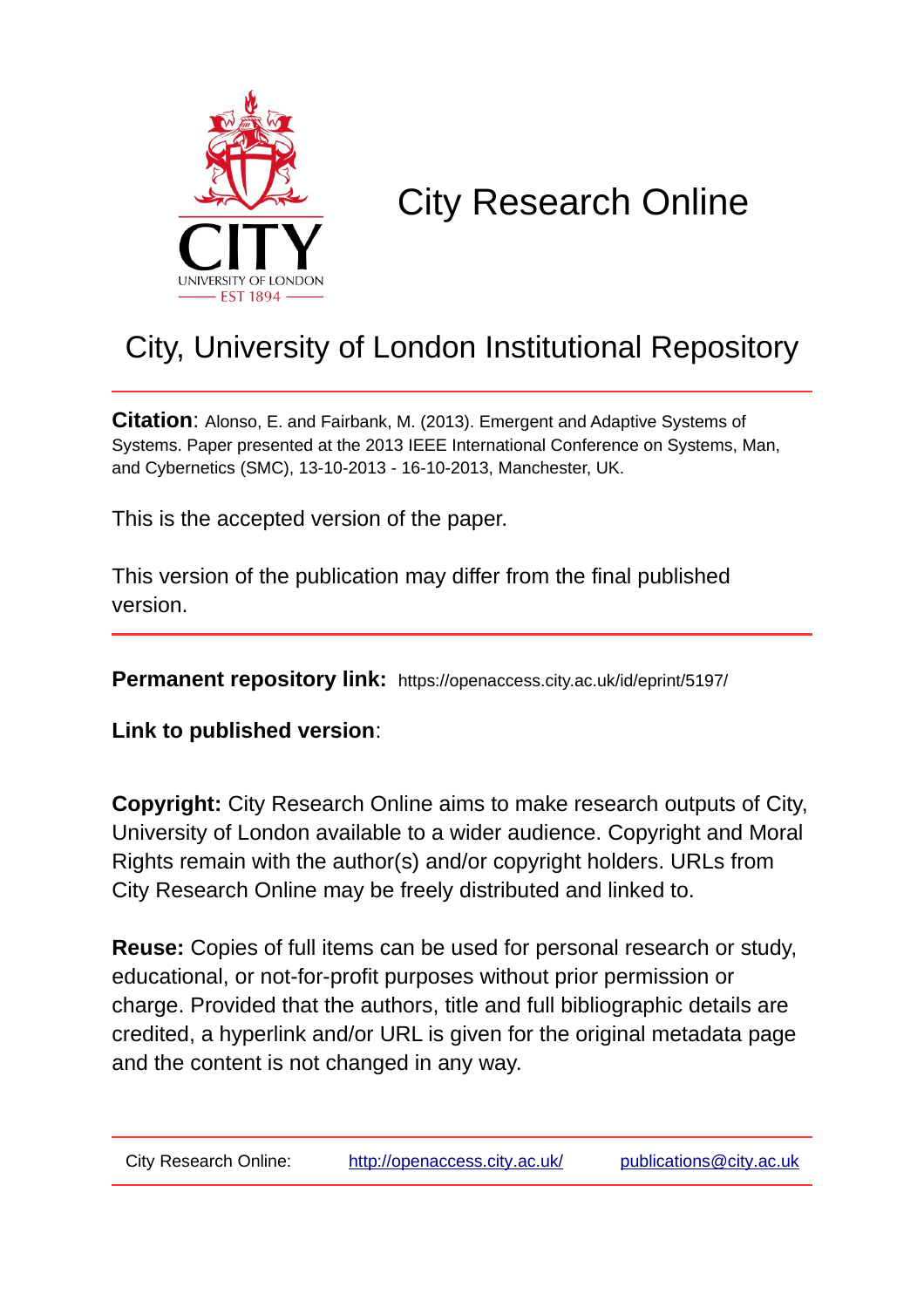# Emergent and Adaptive Systems of Systems

Eduardo Alonso Department of Computer Scicnce City University London London EC1V, United Kingdom E.Alonso@city.ac.uk

*Abstract***– The paper provides a first attempt to formalize Systems of Systems based on game theory and Multi-Agent Systems. We propose to use control agents to enforce joint strategies, which solve problems arising from the unconstrained interaction of autonomous agents and where Nash equilibria are suboptimal. In essence, in the resulting systems new solutions emerge, forming Systems of Systems that can form hierarchies. In addition, we present a learning algorithm that allows the resulting Systems of Systems to adapt to varying conditions and uncertainty –in the strategies the constituents follow and/or in their payoffs. The paper presents mechanisms to formalize Systems of Systems and their two main characteristics, namely, emergency and adaptability.**

*Keywords-multi-agent systems; system of systems; autonomous agents; adaptive systems; emergence*

#### I. SYSTEMS OF SYSTEMS

Systems of Systems (SoS) are understood as systems that describe the integration of large numbers of independent systems to optimize global functions and multi-system goals. SoS are characterized by their geographic distribution, their operational and managerial autonomy, and by the fact that they adapt over time as the constituent systems are changed, added or removed [1][2]. Notwithstanding their ubiquity and strategic importance, there is little agreement on how to conceptualize and develop SoS. At this point, we are still lacking theories and methods to specify, design, implement and validate SoS. This paper constitutes an attempt to solve this situation by cataloguing SoS according their two main characteristics, namely, *autonomy* and *emergence*, and providing a formal model for SoS and an algorithm for *adaptive* SoS.

We first distinguish between single entities, the primitives, and entities that consist of a number of entities. Primitives are classified according to their autonomy. An autonomous primitive, an agent, has its own utility function that tries to maximize independently. Objects, on the other hand, are nonautonomous primitives. A number of primitives can form an un-structured collection, or a system, where the primitives show structured behavior. Unlike collections, systems cannot be reduced to the mere aggregation of their constituent primitives and new properties emerge. Formally, collections are modeled as sets, and systems as groups [3]. We thus have Collections of Objects (CoO, or Collections of Systems, CoS, following [4][5] broader ontology) and Collections of Agents (CoA, aka Multi-Agent Systems (MAS), a well-established area of research whose nomenclature we are using henceforth to avoid misunderstandings). On the other hand, there will

exist Systems of Objects (SoO) and Systems of Agents, which we describe as SoS (again, to avoid confusion with existing practice). MAS (that is CoA) result from the unconstrained interaction amongst autonomous agents, where as SoS are systems of autonomous agents whose co-ordination can be intervened to allow for the emergence of new solutions that satisfy the agents themselves as well as the system as a whole. On the other hand, CoO are gatherings of objects without any particular order or function; such order and function appear in CoS, when a centralized controller organizes them with a particular goal in mind.

As an example: a screw is an object, where as a human being is an agent. A CoO can be a collection of the different objects that would make up an engine. Without a structure, however, they are just a bunch of objects. Under the control of an engineer they are assembled to form a SoO. The constituents are not autonomous, yet, as a system, they are now organized, and show emergent properties: the engine converts energy. If we take agents, a MAS is a collection of agents, each trying to maximize their own utility, like, say, a collection of drivers in a Mad Max movie. A system of agents, a SoS, reflects a structure where autonomous agents get coordinated in an effective way, for example by following the advice as given in warning notices in the motorway. The constituents or primitives are still autonomous but, without an explicit centralized control, they form a traffic network in which they interact in new ways that guarantee they achieve their objectives more efficiently (they will get at their destinations safely and quickly); and, as a result, the SoS as whole also satisfies higher-order goals (avoid congestions, reduction of accidents, drop in pollution).

In this paper we explore which type of MAS is needed to represent SoS, paying particular attention to emergence and adaptability. In so doing, we provide the SoS community with a valuable framework for the development of SoS and, at the same time, propose solutions that can be applied to the effective control of MAS. The rest of the paper is structured as follows: we next describe briefly the main characteristics of software agents and of MAS in terms of game theory; and then introduce the idea of C-agents, which enrich the type of behavior needed to formalize SoS. In the second part of the paper we present a learning algorithm that, if used by Cagents, will guarantee the adaption of a SoS controller under changing conditions, that is, its convergence to optimality as the SoS evolves.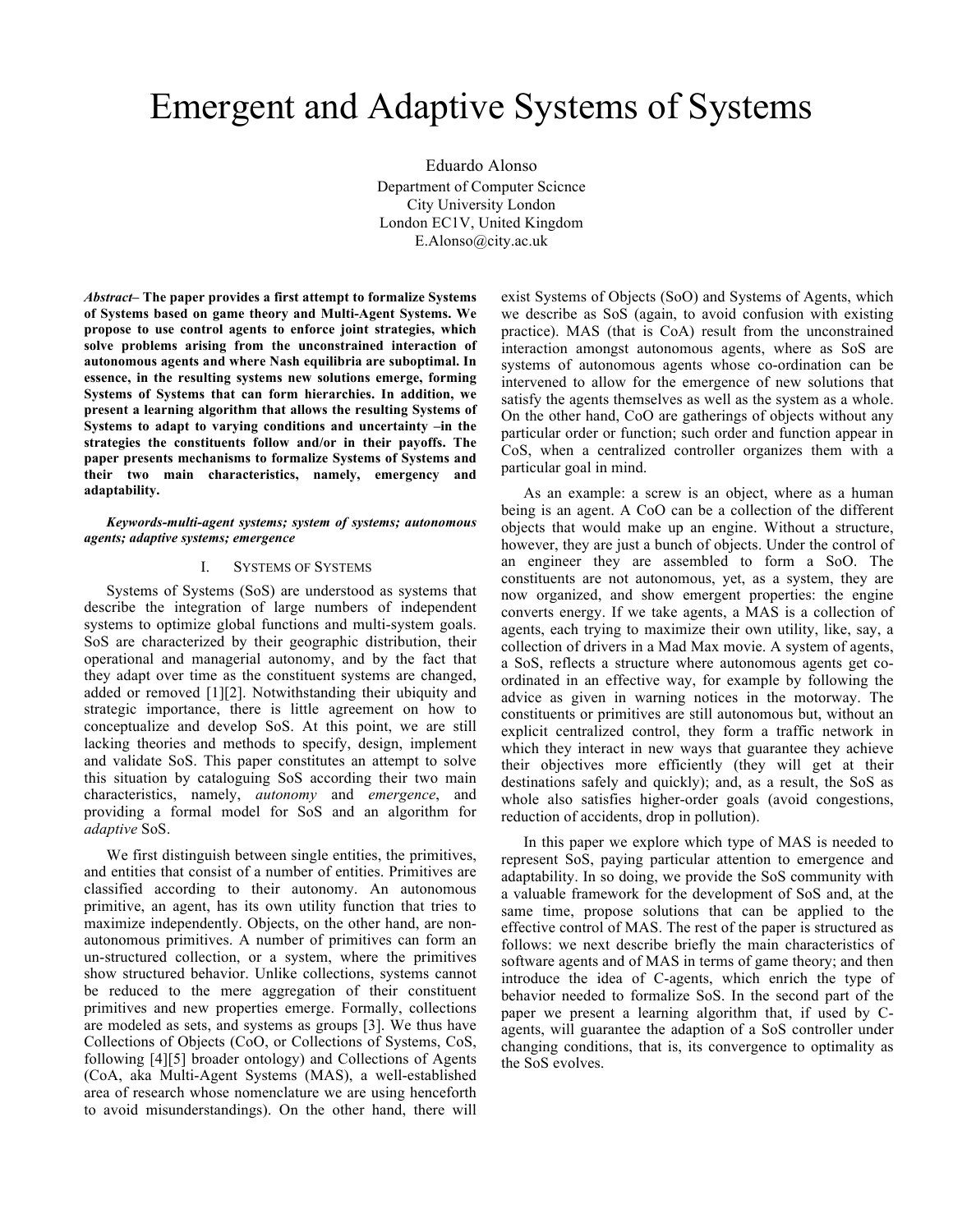# II. AGENTS AND EMERGENCE IN SYSTEMS OF SYSTEMS

An agent is assumed to exist in an environment described by a set of possible states S, in which it executes actions from a given set A. Each time t, the agent "perceives" the state of the environment,  $s \in S$ , and performs an action  $a \in A$ . As a result, the environment enters into a new state according to a *transition function*,  $f(s, a) = s'$ . At the same time, the agent receives an immediate real-valued reward following a *reward function*,  $r(s, a) = r \in \mathcal{R}$ . The corresponding system can be formalized as Markov Decision Process MDP =  $\{S, A, f, r\}$ . Notice that the definition of "agent" is kept intentionally broad: an agent can be anything that gets input from the environment in which it is situated through sensors, and acts through actuators. Hence, an agent can be a human being, a physical systems or a software system. We don't need to make assumptions about the internal state of the agent. In particular, the transition function and the reward function, which together constitute the model of the world, may or may not be known by the agent. Likewise, the environment can be deterministic or stochastic, episodic or sequential. Typically, MDPs apply to fully observable environments, in which the agent receives all relevant information through its sensors, but our formalism can be extended to partially observable MDPs. The goal of the agent is to choose a sequence of actions, that is, a policy  $\pi$  : S  $\rightarrow$  A, which maximizes the cumulative reward (the optimal policy). This approach follows Rational Choice Theory (RCT) in that agents make decisions that maximize a utility function that represents their preferences.

# *A. Multi-Agent Systems and Games*

A Multi-Agent System (MAS) is defined as a collection of autonomous agents, where each agent will be individually motivated to achieve its own goal and to maximize its own utility. As a result, no assumptions can be made about agents working together cooperatively. This contrast sharply with CoS (Distributed Problem Solvers in Artificial Intelligence parlance) where control is centralized and individual problem solvers contribute towards the achievement of a common goal (the maximization of global utility)[6][7]. The way autonomous agents interact in MAS can be understood as a *game*. In a game, agents are *players*, which execute *moves*. At the end of the game each agent receives a *payoff* or return. A set of choices or moves, one per agent, is called a *joint strategy*. There are as many joint strategies as combinations of individual choices. For instance, in Fig. 1 Agent<sub>1</sub> has two choices, A and B, where as Agent<sub>2</sub> has three, L, C, and R. Hence, there are six joint strategies, namely:  ${A, L}, {A, C}, {A, R}, {B, L}, {B, C}, \text{ and } {B, R}.$  Each joint strategy gives each agent an outcome, as represented in the cells of the payoff matrix.

|           | Agent <sub>2</sub> |      |      |  |
|-----------|--------------------|------|------|--|
|           | L                  | С    | R    |  |
| $Agent_1$ |                    |      |      |  |
| A         | 3, 4               | 2, 5 | 1, 3 |  |
| B         | 4,8                | 3, 2 | 2, 5 |  |
|           |                    |      |      |  |

Figure 1. A two-player game, with six joint strategies, represented as a payoff matrix in normal form. Cells represent the payoff for each agent using the corresponding joint strategy.

The strategies the agents follow are modulated by their attitude towards risk, that is, whether they are risk-averse or they tolerate risk. The strategies also vary according to the nature of the interaction (one-shot or continuous, simultaneous or sequential) and to the type of game they are playing, for instance, if the agents engage in a zero-sum game (where what one gains the other loses) or in a cooperative game (where there may exist win-win solutions). In any case, joint strategies are demanded to be in *Nash-equilibrium*: No agent should have an incentive to individually deviate from agreedupon strategies. Once a strategy is adopted, under the assumption that one agent uses it, the other agent(s) cannot do better by using a different strategy.

Nash equilibrium is a fundamental concept in game theory since, for RCT agents, that is, for agents that, at each time point, try to maximize their utility function, it gives a dominance criterion. It is well-know, however, that such solution presents serious drawbacks: Firstly, Nash equilibria can be socially irrational as the *Prisoners' Dilemma* illustrates (Fig. 2). In this game, two criminals,  $P_1$  and  $P_2$ , are arrested and are given two options: each can either confess (C) or not confess (NC). If both confess, they get 2 years in prison each. If neither confesses, they stay only 1 year in prison. However, if one confess and the other doesn't, the defector is rewarded for his co-operation and set free, where as the one who doesn't confess gets 3 years in prison. In this game, the Nash equilibrium is {confess, confess}:  $P_1$  would reason that if he confesses then  $P_2$  will have an incentive to not confess, and the same applies to the second prisoner. So neither will choose NC. Notice that even if the prisoners are allowed to communicate and reach an agreement, they cannot trust that the other part is going to keep their word. Thus, the criminals will choose the Nash equilibrium, which is clearly an irrational strategy. Both agents will gain if they don't confess. In addition, there are situations in which there is no Nash equilibrium (*Matching Pennies*), or where there are more than one Nash equilibrium (*Battle of the Sexes*).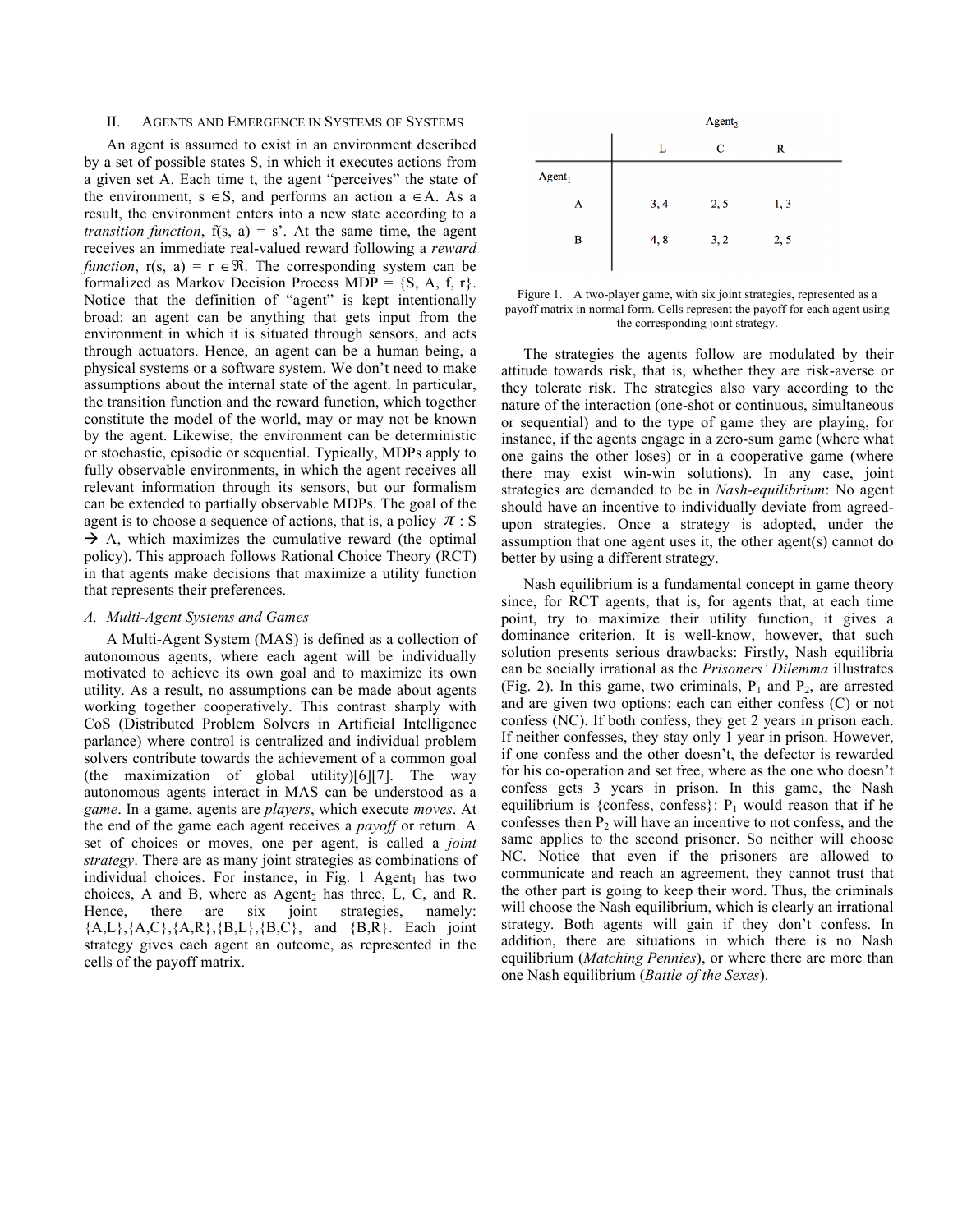|                                 | $P_{2}$                                               |                                                        |  |
|---------------------------------|-------------------------------------------------------|--------------------------------------------------------|--|
|                                 | Not confess                                           | Confess                                                |  |
| $P_1$<br>Not confess<br>Confess | 1 year each<br>P1 goes free<br>3 years P <sub>2</sub> | P <sub>2</sub> goes free<br>3 years P1<br>2 years each |  |

Figure 2. In the Prisoners' Dilemma, the agents settle for a sub-optimal Nash equilibrium, {C,C}, ignoring the Pareto optimal solution {NC,NC}.

# *B. C-agents and Systems of Systems*

The problem we are facing in the *Prisoners' Dilemma* is not that the concept of Nash equilibrium is "wrong", but rather that autonomous agents are free-riders who try to maximize their own utility and cannot trust one another. As a consequence, agents under-achieve, and settle for sub-optimal outcomes, or reach a stalemate where no decisions are made (in *Matching Pennies* and the *Battle of Sexes*). Hence, relying on individual autonomous agents to get co-ordinated on their own, or, in other words, assuming that, in a MAS, the aggregation of agents will result in harmonious collective behavior is a chimera. We argue that the SoS notion gives us the right balance between blind cooperation in CoS and unrestricted autonomy in MAS, and, following [8], we propose to shift from the traditional *homo economicus*  approach to multi-agent co-ordination to a *homo sociologicus* approach. In order to do this, we introduce the notion of *Cagent*.

A C-agent is a special type of agent whose transition function f operates on states defined as *joint strategies* (rather than individual strategies), and whose actions are *normative actions*. Such actions create a deontic structure (in terms of permissions and obligations) and enforce joint strategies –such as {NC,NC} in the *Prisoners' Dilemma*. C-agent's actions change a sub-optimal joint strategy into an optimal one. Cagent's reward function, can take many forms and metrics, from the addition of individual utilities (for instance, all vehicles get to their destination quickly and safely) to the maximization of global utilities (traffic volume, congestion, pollution, casualties). The important thing is that the system's properties *emerge* from the provision of new solutions, through a C-agent, to individuals' problems, not all the way around. This is the essence of a SoS.

To clarify this concept, let's recapitulate on the three types of systems we are considering using economic systems as an example:

• *Planned Economy:* a central controller dictates an optimal joint plan to maximize global utility. This would be a CoS, a collection of systems where the parts or systems it consists of are organized according to a common goal. Co-ordination takes the form of commands from higher nodes, the controllers, to lower nodes, forming strict hierarchies. Although problems

as the ones described above are avoided "by decree", agents are not seen as autonomous entities.

- *Free Market:* a collection of autonomous agents work under the assumption that an "invisible hand" selfregulates the behavior of the system. This will correspond to MAS in their purest form, where freeriders try to maximize their own utility. The resulting structures go from anarchy to heterarchies of various topologies.
- *Interventionism:* a C-agent intervenes so that new solutions "emerge". Notice that there is no central controller setting the game, the players, their actions or their outcomes. And there is no global utility function as such that is being maximized. The controller only intervenes to "solve problems" and to guarantee that the individuals maximize their utility functions. We argue that this corresponds to SoS. Importantly, hierarchies are formed as in Fig. 3.



Figure 3. A hierarchy of systems. C-agents  $(C_i)$  intervene in the coordination of systems  $(s_i)$ , forming  $S \circ S_i$ . In turn, such  $S \circ S_i$  are systems of higher-order SoS.

This behavior can be seen in all types of SoS. If smart grids or the Internet were to function in a deregulated way, the greed of the components will prevent them from reaching mutually beneficial solutions, solutions that also benefit the system as a whole, avoiding faults, blockages, etc. For instance, in traffic networks drivers have their own goals and make their own choices (when to drive and where to go, which route to take, etc.). However, for them to reach their objectives (reach the destination in the shortest time and safely) they cannot act in an unconstrained way. They must abide by some rules, the traffic code. In so doing, they maximize their utility functions and that of the SoS: the network works smoothly, traffic flows without jams. It is precisely this "order within chaos" where new behaviors (solutions to the traffic game) emerge.

Apart from their "constrained" autonomy and emergence, SoS are characterized by their adaptability. Complex systems are highly dynamic and inherently uncertain. Hence, they need to learn from and adapt to changing conditions.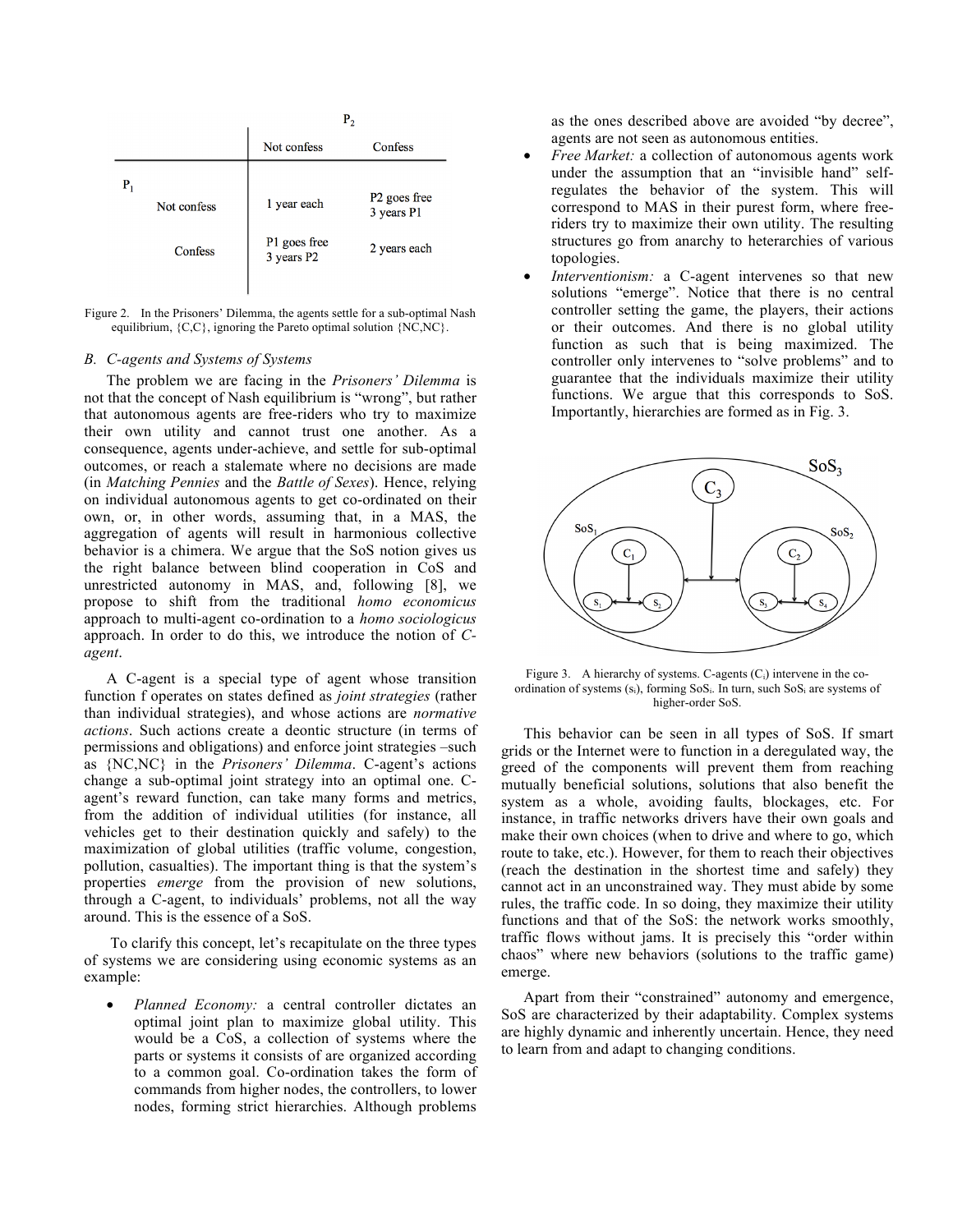# III. ADAPTIVE SYSTEMS OF SYSTEMS

Reinforcement Learning (RL) is the most influential learning paradigm in implementing adaptive agents. According to RL, an agent interacts with the environment and, by trial and error, learns an optimal policy. Formally, the idea is to learn a separate value for each action leading out of a state V(s, a), defined as the sum of the immediate reward the agent receives and predictions that decay with time according to a factor γ (illustrating that predictions on future values are uncertain and thus carry less weight). With this information, the agent calculates the "error" between successive predictions, using a delta rule like Q-learning's [9],

$$
\Delta V(s, a) = r + \gamma \max_{a'} V(s', a') - V(s, a)
$$
 (1)

The output is used to update the V value according to

$$
NewV(s, a) = OldV(s, a) + \alpha \Delta V(s, a)
$$
 (2)

where  $\alpha$  is a learning rate. When accompanied with a trace,  $λ$ , representing the eligibility of a given  $(s, a)$  pair, these two equations define the so-called Temporal Difference algorithm (TD). TD complies with Bellman's Principle of Optimality [10]: If the target value is met for all states in the state space S, then the policy is globally optimal.

#### *A. Multi-Agent Reinforcement Learning*

There exist a plethora of proposals in the literature on how to extend RL to MAS, all of which follow in one way or another the *Free Market* model described in Section II (see [11] for a survey). The simplest way to extend the single-agent Q-learning algorithm to multi-agent games is to add a subscript to the original formulae, that is, to have the learning agent pretend that the environment is passive. However simple this technique may be, the definition of the V-values assumes incorrectly that they are independent of the actions selected by other agents. Second, it is no longer sensible to use the maximum of the V-values to update individual policies. In order to solve this problem, a minimax Q-learning algorithm can be used. However, minimax only applies to strictly competitive games. Alternatively, an agent can update its Vvalues based on its expectations on the likelihood of the other agent's policies. This approach, called Joint Action Learners, is useful in the context of common-payoff games (aka team games or pure co-ordination games) in which agents that receive the same pay-off at each outcome co-operate, but, like minimax, it does not apply to general-sum games. As a general solution, it has been proposed that agents update the V-values based on some Nash equilibrium, using Nash-Q learning or one of its many variants. Notwithstanding its merits, the conditions for convergence in Nash Q-learning are very restrictive, and it only converges in special cases. In addition, as in Section II, the solution, a Nash-equilibrium, has no prescriptive force.

This inability to solve the RL problem in MAS has led to the abandonment of the equilibrium agenda in favor of optimal agent designs that comply with social criteria. Our proposal, to

apply RL to C-agents as a mechanism to make MAS, rather SoS, adaptive, can be framed within this new approach.

### *B. C-agent Learning*

To develop adaptive SoS we don't need to consider the integration of a collection of independent learners à la Multi-Agent RL. Rather, it is enough to consider how the C-agent of the SoS learns. In order to do so, we can use single-agent TD. In the case of C-agents, the states and the actions in the Vvalues, V(s.a), are associated to joint strategies and normative actions. However intuitive this approach is, there are two problems which prevent us from applying directly the Qlearning algorithm to C-agents and SoS, namely:

- 1. Q-learning, as any TD algorithm, is model-free. That is, the agents do not know the transition function or the reward function. In SoS on the other hand, the Cagent does have a model of the joint strategies and of the resulting payoffs. That is, learning in SoS is model-based.
- 2. Since Q-learning agents are model-free, they must explore the whole state space to abide by Bellman's Principle of Optimality. As a result, Q-learning converges to optimality only in tabular cases [12]. Contrarily, C-agents do not require exploration. This is convenient since SoS work with large state spaces.

Recently, we have presented a model-based variation of TD, which we call Value Gradient Learning (VGL) [13]. VGL works in continuous state spaces, and it does so without exploration. It seems thus an ideal candidate for adaptive Cagents. The main difference between TD and VGL lies on *what* is learned: VGL learns gradients of values as opposed to TD algorithms that only learn values. We define the value gradient as

$$
G(s, a) = \frac{\partial V(s, a)}{\partial s} \tag{3}
$$

and the *approximate* value gradient as

$$
\tilde{G}(s, \vec{w}) = \frac{\partial \tilde{V}(s, a)}{\partial s} \tag{4}
$$

The VGL algorithm is defined at each t by a weight update of the form

$$
\Delta \vec{\mathbf{w}} = \alpha \sum_{i} \left( \frac{\partial \tilde{\mathbf{G}}}{\partial \vec{\mathbf{w}}} \right)_{i} (\mathbf{G}_{i} - \tilde{\mathbf{G}}_{i})
$$
(5)

where G' is the *target* value gradient defined recursively by

$$
G'_{t} = \left(\frac{Dr}{Ds}\right)_{t} + \gamma \left(\frac{Df}{Ds}\right)_{t} \left(\lambda G'_{t+1} + (1-\lambda)\tilde{G}_{t+1}\right)
$$
(6)